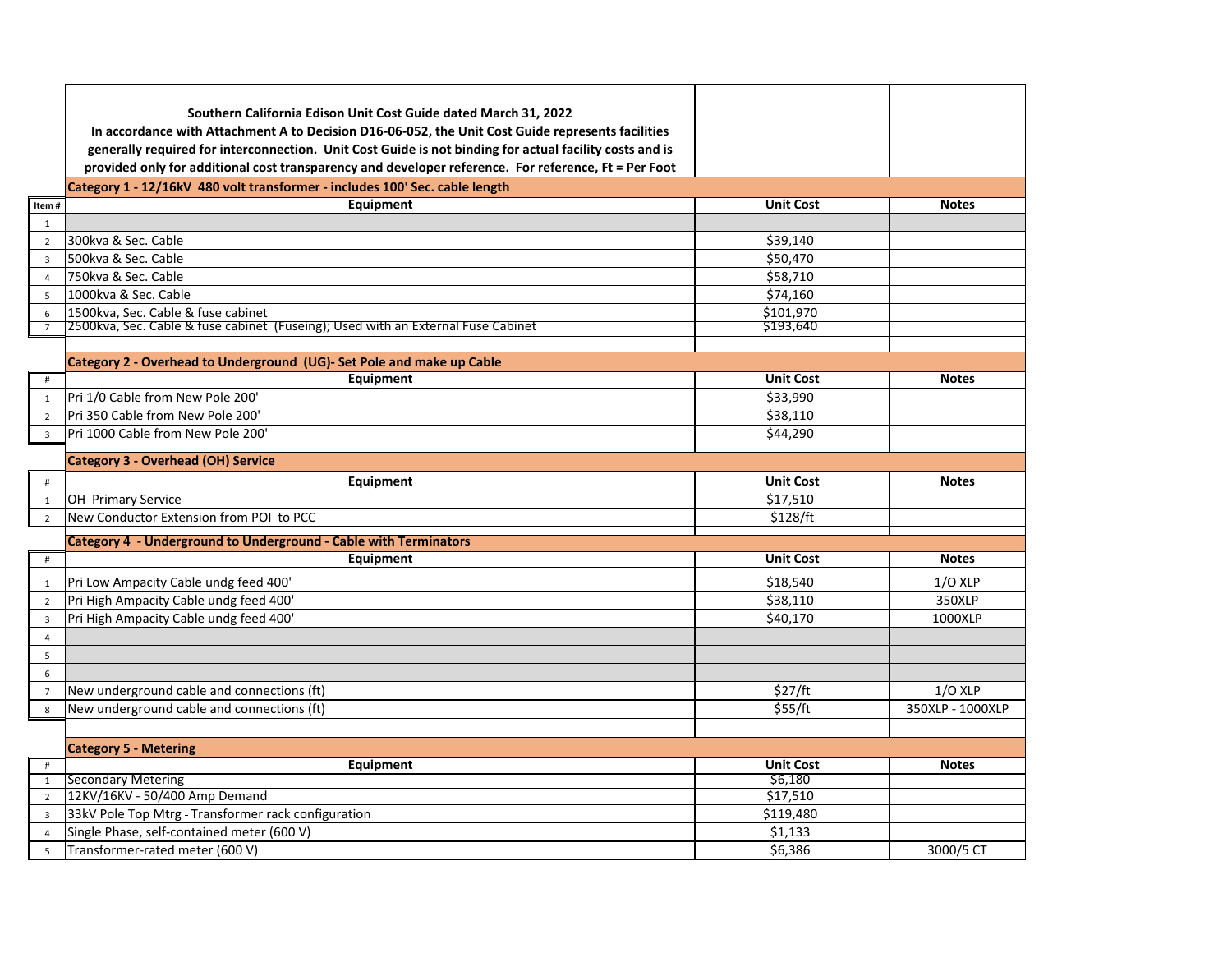|                 | Southern California Edison Unit Cost Guide dated March 31, 2022                                         |                  |                      |
|-----------------|---------------------------------------------------------------------------------------------------------|------------------|----------------------|
|                 | In accordance with Attachment A to Decision D16-06-052, the Unit Cost Guide represents facilities       |                  |                      |
|                 | generally required for interconnection. Unit Cost Guide is not binding for actual facility costs and is |                  |                      |
|                 | provided only for additional cost transparency and developer reference. For reference, Ft = Per Foot    |                  |                      |
| 6               | Primary Transformer-rated meter (5 kV)                                                                  | \$12,772         | 4 kV Meter           |
| $\overline{7}$  | Primary Transformer-rated meter (15 kV)                                                                 | \$13,802         | Indoor type          |
| 8               | Primary Transformer-rated meter (25 kV) - Existing single pole                                          | \$50,470         | 33 kV pole mounted   |
|                 |                                                                                                         |                  |                      |
|                 | <b>Category 6 - Telemetry</b>                                                                           |                  |                      |
| $\#$            | Equipment                                                                                               | <b>Unit Cost</b> | <b>Notes</b>         |
|                 |                                                                                                         |                  | Used for             |
|                 |                                                                                                         |                  | Interconnection      |
|                 |                                                                                                         |                  | switch and not used  |
| 1               | 133kV Automatic Recloser                                                                                | \$147,290        | for telemetry        |
|                 |                                                                                                         |                  | Used for             |
|                 |                                                                                                         |                  | Interconnection      |
|                 |                                                                                                         |                  | switch and not used  |
| $\overline{2}$  | 12/16kV-Gas switch with Automation                                                                      | \$62,830         | for telemetry        |
| $\overline{3}$  | Distributed Remote Terminal Unit                                                                        | \$6,100          | 0.99 MVA-9.99 MVA    |
|                 |                                                                                                         |                  |                      |
| 4               | Dedicated Remote Terminal Unit                                                                          | \$144,000        | Greater than 9.9 MVA |
| 5               | Bi-directional watt transducer                                                                          | \$53,500         |                      |
| 6               | Data Point addition to existing RTU                                                                     | \$26,500         |                      |
| $7\overline{ }$ |                                                                                                         |                  |                      |
|                 |                                                                                                         |                  |                      |
|                 | <b>Category 7 - System Equipment</b>                                                                    |                  |                      |
| $\#$            | Equipment                                                                                               | <b>Unit Cost</b> | <b>Notes</b>         |
| $\mathbf{1}$    | 12 & 16kv Omni Pole Switch (switch itself and handle)                                                   | \$14,832         |                      |
| $\overline{2}$  | Padmounted Gas Switch (without SCADA)                                                                   | \$54,075         |                      |
| $\overline{3}$  | 12/16kV 1200 KVAR Capacitor Bank & Pole                                                                 | \$36,050         |                      |
| $\overline{4}$  | 12/16KV 1200 KVAR Capacitor Bank on Pad                                                                 | \$61,800         |                      |
| 5               | 12/16kV regulator 3-228s                                                                                | \$201,880        |                      |
| 6               | 33kV Regulator 3-690/722                                                                                | \$307,970        |                      |
| $7\overline{ }$ |                                                                                                         |                  |                      |
|                 |                                                                                                         |                  |                      |
|                 |                                                                                                         |                  | Average of Padmount  |
| 8               | Pole Mounted 12kV Grd detector                                                                          | \$33,990         | and Overhead         |
|                 |                                                                                                         |                  | Average of small and |
| 9               | <b>Ground Bank</b>                                                                                      | \$66,950         | large                |
| 10              | Reconductor (Per ft) - OH - Urban                                                                       | \$191/ft         |                      |
| 11              | Reconductor (Per ft) - OH - Rural                                                                       | \$138/ft         |                      |
| 12              | Reconductor (Per ft) - UG                                                                               | \$84/ft          |                      |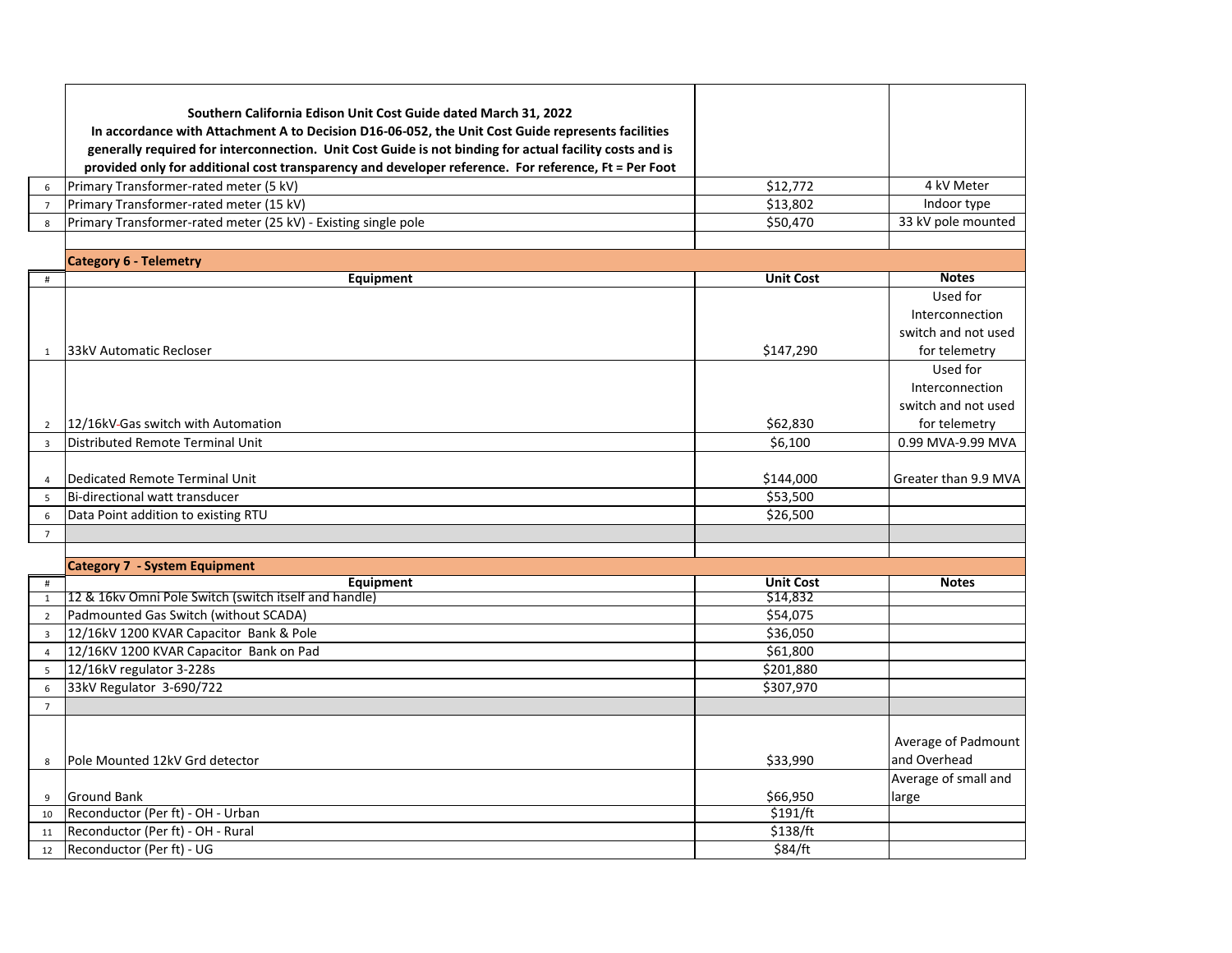|    | Southern California Edison Unit Cost Guide dated March 31, 2022<br>In accordance with Attachment A to Decision D16-06-052, the Unit Cost Guide represents facilities<br>generally required for interconnection. Unit Cost Guide is not binding for actual facility costs and is<br>provided only for additional cost transparency and developer reference. For reference, Ft = Per Foot |          |  |
|----|-----------------------------------------------------------------------------------------------------------------------------------------------------------------------------------------------------------------------------------------------------------------------------------------------------------------------------------------------------------------------------------------|----------|--|
| 13 |                                                                                                                                                                                                                                                                                                                                                                                         |          |  |
| 14 |                                                                                                                                                                                                                                                                                                                                                                                         |          |  |
| 15 | Overhead Fuse Replacement                                                                                                                                                                                                                                                                                                                                                               | \$3,708  |  |
| 16 |                                                                                                                                                                                                                                                                                                                                                                                         |          |  |
| 17 | <b>Relocate Capacitor Bank</b>                                                                                                                                                                                                                                                                                                                                                          | \$21,630 |  |
| 18 |                                                                                                                                                                                                                                                                                                                                                                                         |          |  |
| 19 | Relocate Voltage Regulator                                                                                                                                                                                                                                                                                                                                                              | \$47,380 |  |
| 20 |                                                                                                                                                                                                                                                                                                                                                                                         |          |  |
| 21 |                                                                                                                                                                                                                                                                                                                                                                                         |          |  |
| 22 |                                                                                                                                                                                                                                                                                                                                                                                         |          |  |
| 23 |                                                                                                                                                                                                                                                                                                                                                                                         |          |  |
| 24 |                                                                                                                                                                                                                                                                                                                                                                                         |          |  |
| 25 |                                                                                                                                                                                                                                                                                                                                                                                         |          |  |
| 26 |                                                                                                                                                                                                                                                                                                                                                                                         |          |  |
| 27 |                                                                                                                                                                                                                                                                                                                                                                                         |          |  |
| 28 |                                                                                                                                                                                                                                                                                                                                                                                         |          |  |
| 29 |                                                                                                                                                                                                                                                                                                                                                                                         |          |  |
| 30 |                                                                                                                                                                                                                                                                                                                                                                                         |          |  |

Note: For overall IOU line consistency, facilities not commonly used for SCE interconnection have been placed in gray.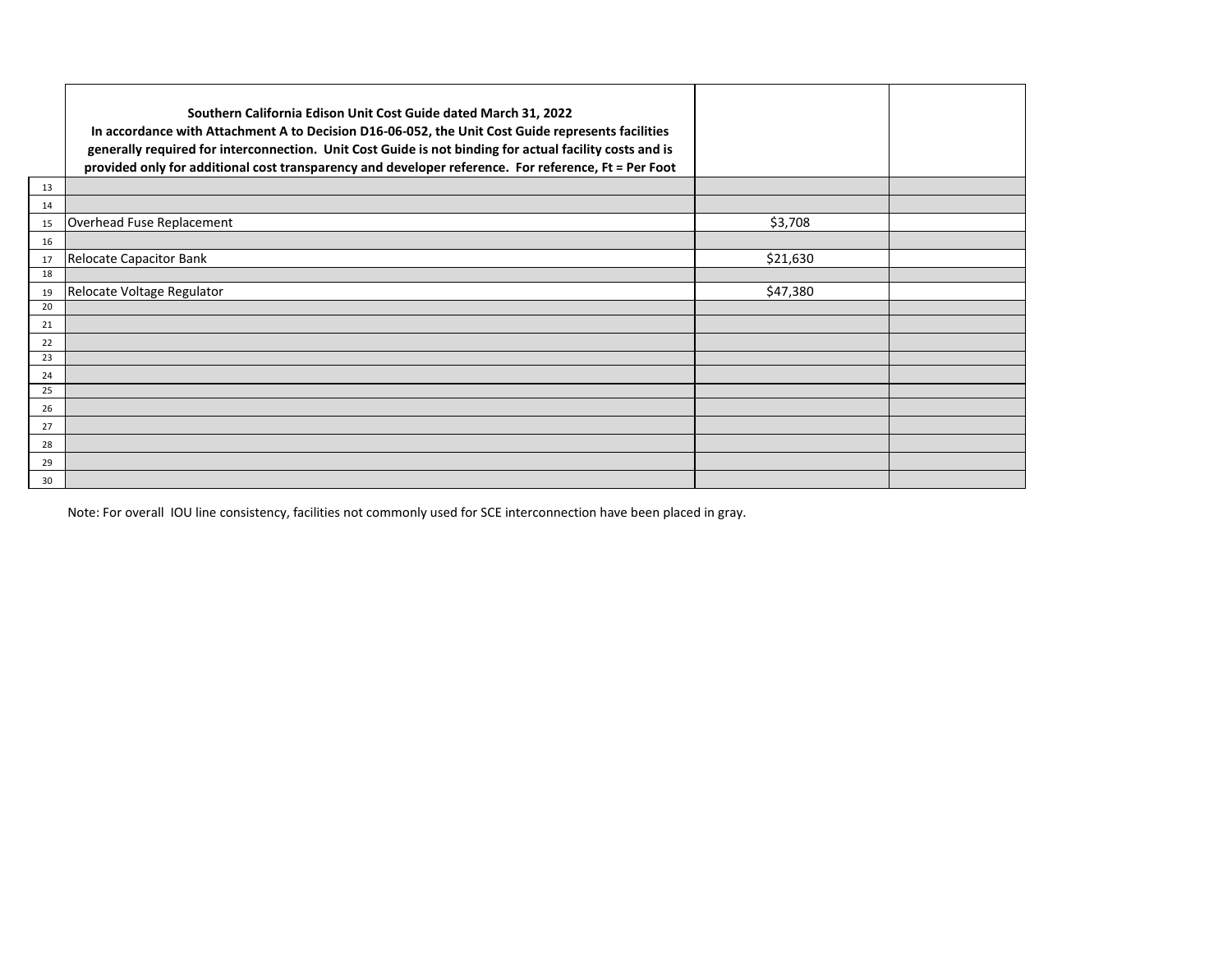# *Southern California Edison Unit Cost Table ‐ Acronym Table*

| Acronym      | <b>Description</b>                          | <b>IOU</b> (if used) |
|--------------|---------------------------------------------|----------------------|
| <b>ITCC</b>  | Income Tax Component of Contribution        | All                  |
| <b>CICA</b>  | Contributions is Aid of Construction        | All                  |
| IF           | <b>Interconnection Facilities</b>           | All                  |
| <b>PCC</b>   | Point of Common Coupling                    | All                  |
| POI          | Point of Interconnection                    | All                  |
| <b>ESR</b>   | <b>Electrical Service Requirements</b>      | <b>SCE</b>           |
| UG           | <b>Under Ground</b>                         | All                  |
| OH, OVH      | Over Head                                   | All                  |
| <b>DER</b>   | <b>Distributed Energy Resource</b>          | All                  |
| DG           | <b>Distributed Generation</b>               | All                  |
| IC           | <b>Interconnection Customer</b>             | All                  |
| <b>SLD</b>   | Single Line Diagram                         | All                  |
| <b>ROW</b>   | Right of Way                                | All                  |
| <b>BLM</b>   | <b>Bureau of Land Management</b>            | All                  |
| <b>AFUDC</b> | Allowance of Funds Used During Construction | <b>SDGE</b>          |
| <b>CNF</b>   | <b>Cleveland National Forest</b>            | <b>SDGE</b>          |
| <b>SCADA</b> | Supervisory Control and Data Acquisition    | All                  |
| <b>RTU</b>   | <b>Remote Terminal Unit</b>                 | All                  |
| GS           | Gas Switch                                  | All                  |
| <b>PME</b>   | Pad Mount Equipment                         | All                  |
| <b>COO</b>   | Cost of Ownership                           | PGE                  |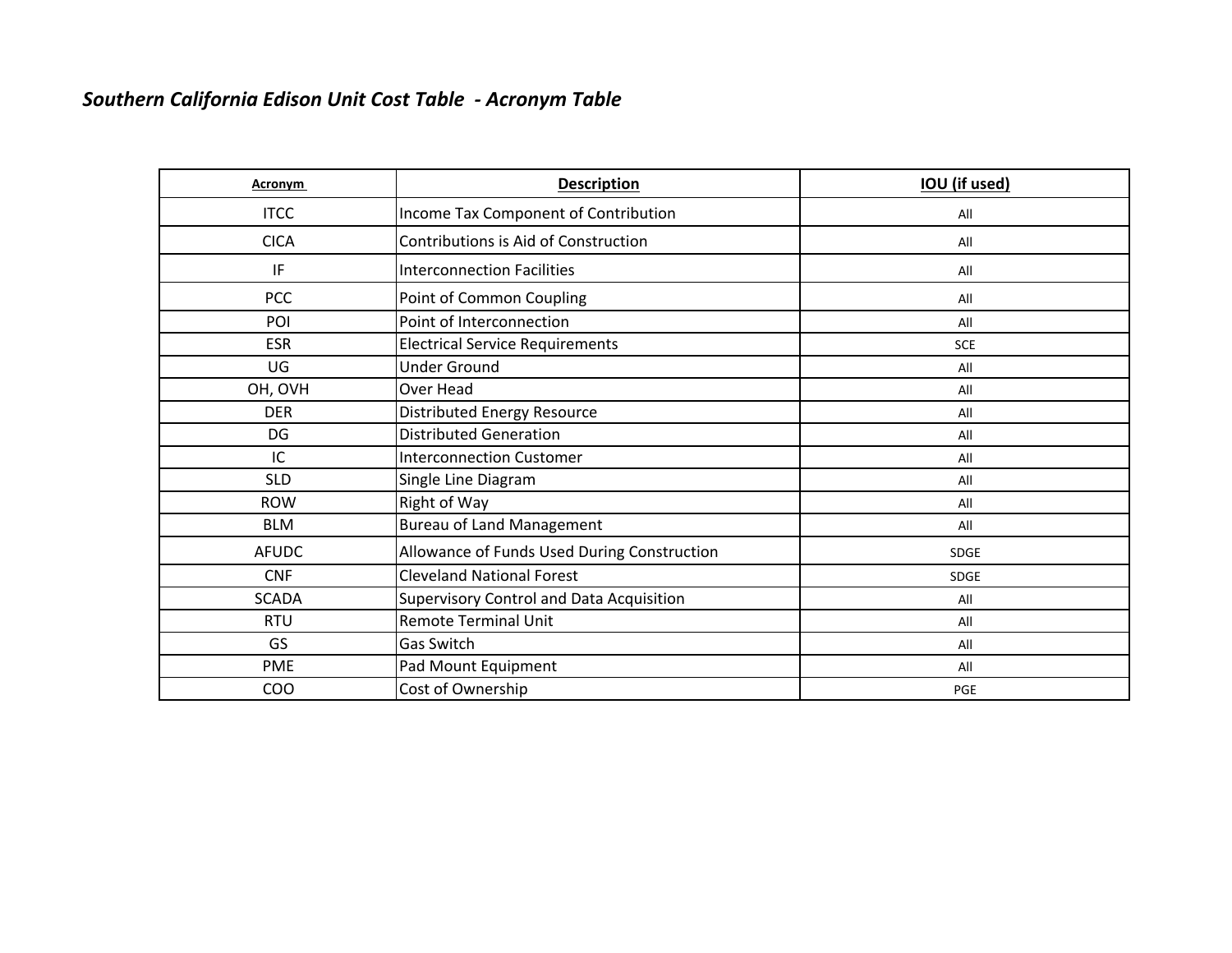#### *Southern California Edison Cost Table Assumptions ‐ Unit Cost Table*

General labor overtime: based on 6-10 work schedule.

General contingency factor: 35% - SCE Standard Contingency Policy used for preliminary project estimating based on AACE guidelines.

Unit costs include costs to procure materials, installation, engineering, project management costs, home office costs, and contingency.

Unit costs exclude allocated corporate overhead, including P&B, A&G, payroll tax, and AFUDC (these will be added to total cost estimates, if required).

Unit cost guide assumes facilities are constructed under an Engineering, Procurement and Construction (EPC) agreement. All facilities are owned by SCE.

Unit costs exclude generator's responsibility for Income Tax Component of Contribution (ITCC), (these will be added to total cost estimates, if required) along with O&M Replacement (both discussed under example assumptions)

Unit costs exclude environmental monitoring, licensing and mitigations.

Unit cost are given w/out the benefit of any preliminary & final engineering. Unforeseen conflicts and/or scope will increase costs. These unit costs do not include: right-of-way & easements requirements, environmental engineering/mitigation, GO 131-D engineering /permitting, other permitting, associated SCE/3rd Party under-build work, etc. A signed Interconnection Agreement is required before final design/engineering can start. Construction will not commence until all of the above conditions have been addressed.

Unit costs do not include the construction of UG ducts and structures (civil construction).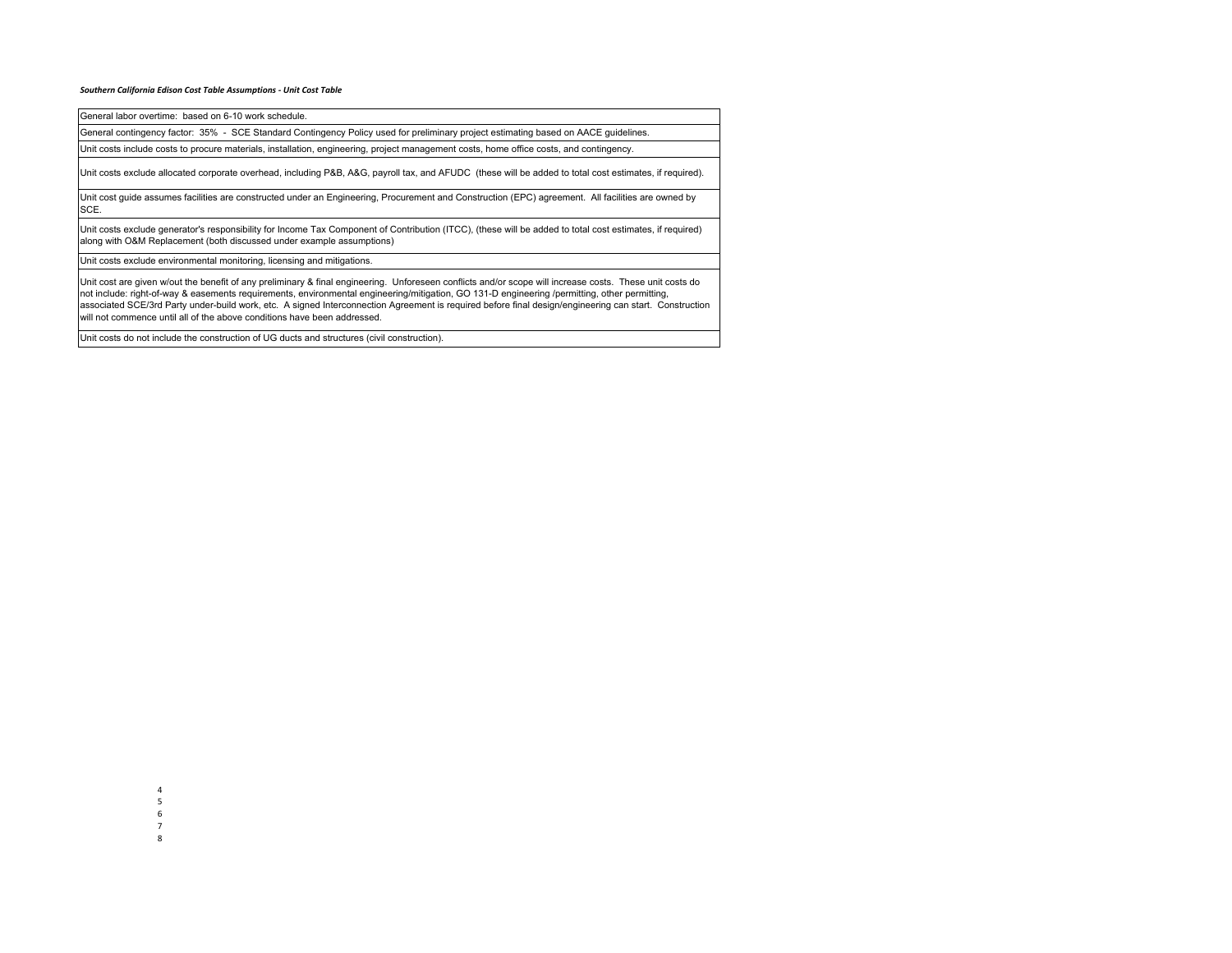# Southern California Edison Unit Cost Guide Per Ruling Dated September 21, 2016 - Variability Illustrative Discussion

The impacts identified below are only examples of items based upon historic experience. While effort has been made to include numerous examples, this list is not meant to be viewed as all inclusive and is for illustrative Impacts are not always know in advance and final estimates are driven by project specific conditions as reviewed during the system review process.

# Examples of Potential Factors Effecting Rule 21 Estimated or Actual Costs

| $\mathbf{1}$   | 3rd Party or Multi-Party Easements                                                                                                                                                                                                                                                                                                                                            |
|----------------|-------------------------------------------------------------------------------------------------------------------------------------------------------------------------------------------------------------------------------------------------------------------------------------------------------------------------------------------------------------------------------|
|                | Example: Roof top solar project on leased building. Significant added coordination to obtain easements. Leasing tenant and/or developer failed to engage building owner of need for<br>interconnection facilities in advance of proceeding with project. This issue is compounded when the site plans and drawings provided do not include surveyed property lines. Even with |
|                | approval, 3rd party easements require additional document preparation, review and processing.                                                                                                                                                                                                                                                                                 |
| $\overline{2}$ | <b>City Restrictions</b>                                                                                                                                                                                                                                                                                                                                                      |
|                | Example: Traffic control in a school area limited work to 9:00 AM to 2:00, doubled project duration (days) of project, impacted efficiency and doubled traffic control and number of<br>resource mobilizations (Road moratorium, customer research)                                                                                                                           |
|                |                                                                                                                                                                                                                                                                                                                                                                               |
| 3              | <b>Local Jurisdiction Improvements</b>                                                                                                                                                                                                                                                                                                                                        |
|                | Example: Long term city plan for road widening. Required existing pole to be set back to get jurisdictional permits. Critical that customer communicate plans with city well in advance to<br>determine required upgrades or improvements.                                                                                                                                    |
|                |                                                                                                                                                                                                                                                                                                                                                                               |
| 4              | <b>Outage Coordination</b>                                                                                                                                                                                                                                                                                                                                                    |
|                | Utilities make best efforts to balance impacts to all customer when taking outages. Multiple customer needs must be considered. While there is obligation to get service connected impact<br>to existing customer(s) must be considered.                                                                                                                                      |
|                |                                                                                                                                                                                                                                                                                                                                                                               |
| 5              | <b>Pole Height Restrictions</b>                                                                                                                                                                                                                                                                                                                                               |
|                | Deteriorated pole condition requires a replacement. Under build requires pole change and taller pole is restricted by view or other issues. Local airport restrictions on pole height.                                                                                                                                                                                        |
|                |                                                                                                                                                                                                                                                                                                                                                                               |
| 6              | <b>Underground Impairments &amp; Structure Limits</b>                                                                                                                                                                                                                                                                                                                         |
|                |                                                                                                                                                                                                                                                                                                                                                                               |
|                | Errors in customer base map for underground. Mapping can not forecast underground structure volume available for new facilities. Overcrowded structures can be an issue.                                                                                                                                                                                                      |
|                |                                                                                                                                                                                                                                                                                                                                                                               |
| $\overline{7}$ | <b>Undisturbed Grounds</b><br>Customer environmental survey work does not take into account potential utility work.                                                                                                                                                                                                                                                           |
|                |                                                                                                                                                                                                                                                                                                                                                                               |
| 8              | <b>Customer Base Map Quality</b>                                                                                                                                                                                                                                                                                                                                              |
|                |                                                                                                                                                                                                                                                                                                                                                                               |
|                | Low quality customer base maps requiring field visits, surveying and multiple back and forth communication to get correct details. Often causes months of delay to project construction.                                                                                                                                                                                      |
|                |                                                                                                                                                                                                                                                                                                                                                                               |
| 9              | <b>Neighboring Customer Impacts</b>                                                                                                                                                                                                                                                                                                                                           |
|                | Customer on circuit with seasonal operation would be excessively impacted by outage. Circuit with high level of critical care customers. Generator required to support outage.<br>Construction anticipated in winter months or during storm season.                                                                                                                           |
|                |                                                                                                                                                                                                                                                                                                                                                                               |
| 10             | <b>Topology</b>                                                                                                                                                                                                                                                                                                                                                               |
|                | What appeared to be "drainage channel" was classified as waterway and required long span crossing                                                                                                                                                                                                                                                                             |
| 11             | <b>Customer Civil Work</b>                                                                                                                                                                                                                                                                                                                                                    |
|                |                                                                                                                                                                                                                                                                                                                                                                               |
|                | A high number or projects see delays in start and completion of customer civil work that extends project duration and can result in added crew trips to site for re-starts. Heavily impacts<br>crew scheduling.                                                                                                                                                               |
|                |                                                                                                                                                                                                                                                                                                                                                                               |
| 12             | <b>Requested Project Timing</b>                                                                                                                                                                                                                                                                                                                                               |
|                | Construction anticipated in winter months or during storm season.                                                                                                                                                                                                                                                                                                             |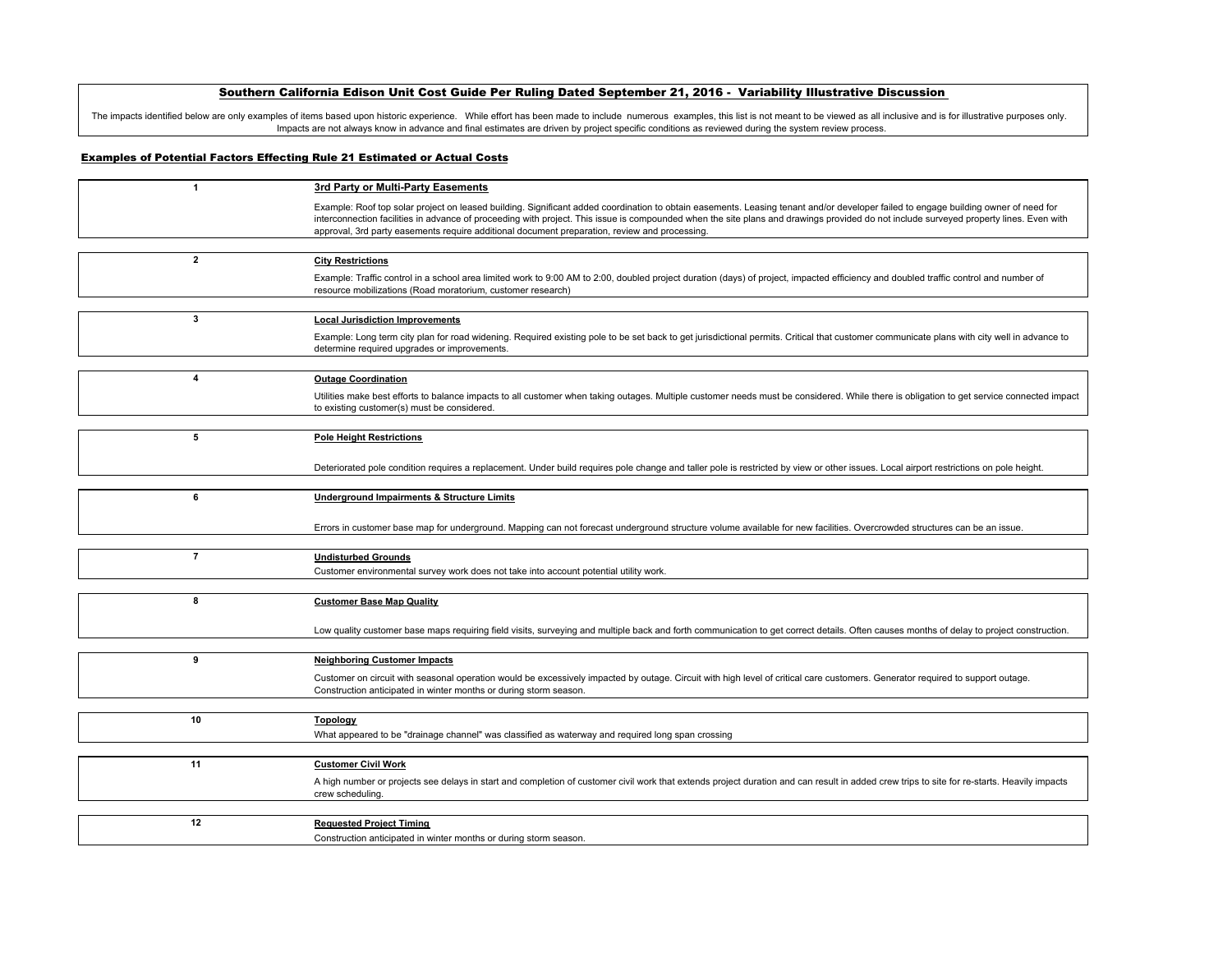# Project Examples - Southern California Edison Unit Cost Table; examples provided below are for illustrative purposes only and are not binding for actual facility costs

|  | Scenarios < 1MW: |  |  |  |
|--|------------------|--|--|--|
|--|------------------|--|--|--|

| Scenario 1             |                                                               | Unit      | Quantity       | $Cost($ \$) | Category | <b>Supporting Comments</b>                                                                                              |
|------------------------|---------------------------------------------------------------|-----------|----------------|-------------|----------|-------------------------------------------------------------------------------------------------------------------------|
|                        | <b>Interconnection Facilities</b>                             |           |                |             |          |                                                                                                                         |
|                        | 500kva & Sec. Cable                                           |           |                | \$50,470    | (1)      |                                                                                                                         |
|                        | Secondary metering (480V)                                     | EA        |                | \$6,180     | (5)      | This is a 0.380 MW, 480V solar generator interconnecting to an OH service located on a low DG penetration 12 kV         |
|                        | Pri 1/0 Cable from New Pole 200' (Riser)                      | EA        |                | \$33,990    | (2)      | circuit. Based on the size of the project, standard Interconnection Facilities are required: new riser pole, primary    |
|                        |                                                               |           | Total          | \$90,640    |          | cable, new padmount transformer secondary metering cable. The main feeder did not require any Distribution              |
|                        | Tax Component (if applied/see assumption 1)                   |           |                | \$31,724    |          | Upgrades.                                                                                                               |
|                        | Monthly Interconnection Facilities Charge                     |           |                | \$344       |          |                                                                                                                         |
|                        | (see assumption 2/Replacement with Additional Cost)           |           |                |             |          |                                                                                                                         |
|                        |                                                               |           |                |             |          |                                                                                                                         |
| Scenario 2             |                                                               |           |                |             |          |                                                                                                                         |
|                        | Interconnection Facilities                                    |           |                |             |          |                                                                                                                         |
|                        | 750kva & Sec. Cable                                           | EA        |                | \$58,710    | (1)      |                                                                                                                         |
|                        | Pole Mounted 12kV Grd detector                                | EA        | 11.            | \$33,990    | (7)      | This is a 0.675 MW, 480V induction generator interconnecting to an existing underground service located on a low        |
|                        | Pri Low Ampacity Cable undg feed 400' (1/0 XLP)               | EA        | 11.            | \$18,540    | (4)      | DG penetration 12 kV circuit. Based on the size of the project, standard Interconnection Facilities are required:       |
|                        | Secondary metering (480V)                                     | EA        | 11             | \$6,180     | (5)      | primary cable, new padmount transformer, padmount ground detector and secondary metering and cable. The main            |
|                        |                                                               |           | Total          | \$117,420   |          | feeder did not require any Distribution Upgrades.                                                                       |
|                        | Tax Component (if applied/see assumption 1)                   |           |                | \$41,097    |          |                                                                                                                         |
|                        | Monthly Interconnection Facilities Charge                     |           |                | \$470       |          |                                                                                                                         |
|                        | (see assumption 2/20 Year Replacement and No Additional Cost) |           |                |             |          |                                                                                                                         |
| Scenarios $\geq 1$ MW: |                                                               |           |                |             |          |                                                                                                                         |
|                        |                                                               |           |                |             |          |                                                                                                                         |
|                        |                                                               |           |                |             |          |                                                                                                                         |
| Scenario 3             |                                                               |           |                |             |          |                                                                                                                         |
|                        | Interconnection Facilities                                    |           |                |             |          |                                                                                                                         |
|                        | 12/16kV Gas switch with Automation                            |           |                | \$62,830    | (6)      |                                                                                                                         |
|                        | 1500kva, Sec. Cable & fuse cabinet                            | EA        | 11             | \$101,970   | (1)      | This is a 1.5 MW, 480V solar generator interconnecting downstream of an existing Automatic Recloser on a 12 kV          |
|                        | Secondary metering (480V)                                     | EA        | l 1            | \$6,180     | (5)      | circuit. Based on the size of the project, standard Interconnection Facilities are required: riser pole, primary cable, |
|                        | Pri 1/0 Cable from New Pole 200' (Riser)                      | EA        | 11             | \$33,990    | (2)      | padmount gas switch, padmount PME switch, padmount transformer, secondary metering and cable. Since this                |
|                        | Distributed RTU                                               | EA        | Ī1             | \$6,100     | (6)      | project is ≥ 1 MW but <10MW telemetry is required. In addition, the solar project triggers a high voltage condition on  |
|                        |                                                               |           | Total          | \$211,070   |          | the circuit. As a result, a Voltage Regulator is install to mitigate the high voltage condition.                        |
|                        | <b>Distribution Upgrades</b>                                  |           |                |             |          |                                                                                                                         |
|                        | 12/16kV regulator 3-228s                                      | EA        |                | \$201,880   | (7)      |                                                                                                                         |
|                        |                                                               |           | Total          | \$201,880   |          |                                                                                                                         |
|                        |                                                               |           |                |             |          |                                                                                                                         |
|                        |                                                               |           |                |             |          |                                                                                                                         |
| Scenario 4             |                                                               | Unit      | Quantity       | Cost(S)     |          |                                                                                                                         |
|                        | Interconnection Facilities                                    |           |                |             |          |                                                                                                                         |
|                        | 12/16kV Gas switch with Automation                            | EA        |                | \$62,830    | (6)      |                                                                                                                         |
|                        | Pri High Ampacity Cable undg feed 400' (1000 XLP)             | EA        |                | \$40,170    | (2)      | This is a 2.0 MW, 12 kV solar project interconnecting to an existing underground service located on a high              |
|                        | 12 kV meter                                                   | EA        | l 1            | \$17,510    | (5)      | penetration DG, 12 kV circuit. Based on the size of the project, standard Interconnection Facilities are required.      |
|                        | Distributed RTU                                               | EA        | 11             | \$6,100     | (6)      | Primary cable, padmount gas switch, Remote Control Switch for automation, and primary metering. The addition of         |
|                        |                                                               |           | Total          | \$126,610   |          | the generator triggered a thermal overload on the feeder. Thus, a line reconductoring is necessary to alleviate the     |
|                        |                                                               |           |                |             |          | thermal overload.                                                                                                       |
|                        | <b>Distribution Upgrades</b>                                  |           |                |             |          |                                                                                                                         |
|                        | Reconductor of OH to 336 ACSR                                 | FT        | 1500           | \$207,000   | (7)      |                                                                                                                         |
|                        |                                                               |           | Total          | \$207,000   |          |                                                                                                                         |
|                        |                                                               |           |                |             |          |                                                                                                                         |
| Scenario 5             |                                                               |           |                |             |          |                                                                                                                         |
|                        | Interconnection Facilities                                    |           |                |             |          |                                                                                                                         |
|                        | 12/16kV Gas switch with Automation                            | EA        |                | \$62,830    | (6)      |                                                                                                                         |
|                        | New underground cable and connections (1/0 XLP)               | <b>FT</b> | 250            | \$6,750     | (4)      | This is a 3.0 MW, 16 kV solar generator interconnecting at the end of the line on an existing overhead service. Base    |
|                        | 16 kV meter                                                   | EA        | l 1            | \$17,510    | (5)      | on the size of the project new Interconnection Facilities are triggered: riser pole, primary cable, padmount gas        |
|                        | Distributed RTU                                               | EA        |                | \$6,100     | (6)      | switch, Remote Control Switch for automation, primary metering and associated wiring and telemetry. It also triggers    |
|                        |                                                               |           | Total          | \$93,190    |          | reverse power flow back (MW/MVAR) at the SCE substation. As a result, a transducer and data point addition to an        |
|                        | <b>Distribution Upgrades</b>                                  |           |                |             |          | existing RTU is required to monitor watts and reactive power.                                                           |
|                        | Bi-directional Watt transducer                                | EA        |                | \$53,500    | (6)      |                                                                                                                         |
|                        | Data Point addition to existing RTU                           | EA        | 11.            | \$26,500    | (6)      |                                                                                                                         |
|                        |                                                               |           | Total          | \$80,000    |          |                                                                                                                         |
|                        |                                                               |           |                |             |          |                                                                                                                         |
|                        |                                                               |           |                |             |          |                                                                                                                         |
|                        |                                                               |           |                |             |          |                                                                                                                         |
| Scenario 6             |                                                               |           |                |             |          |                                                                                                                         |
|                        | Interconnection Facilities                                    |           |                |             |          | This is a >1 MW, 16 kV synchronous generator interconnecting to an existing overhead service. Based on the size         |
|                        | 12/16kV Gas switch with Automation                            | EA        |                | \$62,830    | (6)      | of the project, standard Interconnection Facilities are required: riser pole, padmount gas switch, Remote Control       |
|                        | Ground Bank                                                   | EA        | 11             | \$66,950    | (7)      | Switch for automation, ground detector and primary metering. The ground bank would be dependent on the                  |
|                        | Pri 1000 Cable from New Pole 200' (Riser)                     | EA        | 11             | \$44,290    | (2)      | grounding configuration of the Generating Facility. If the step transformer is connected Delta/Y-grounded (Delta on     |
|                        | 16 kV meter                                                   | EA        | $\overline{1}$ | \$17,510    | (5)      | the gen side), then the ground bank would not be required.                                                              |
|                        | Distributed RTU                                               | EA        | 11             | \$6,100     | (6)      |                                                                                                                         |
|                        |                                                               |           | Total          | \$197,680   |          |                                                                                                                         |
|                        |                                                               |           |                |             |          |                                                                                                                         |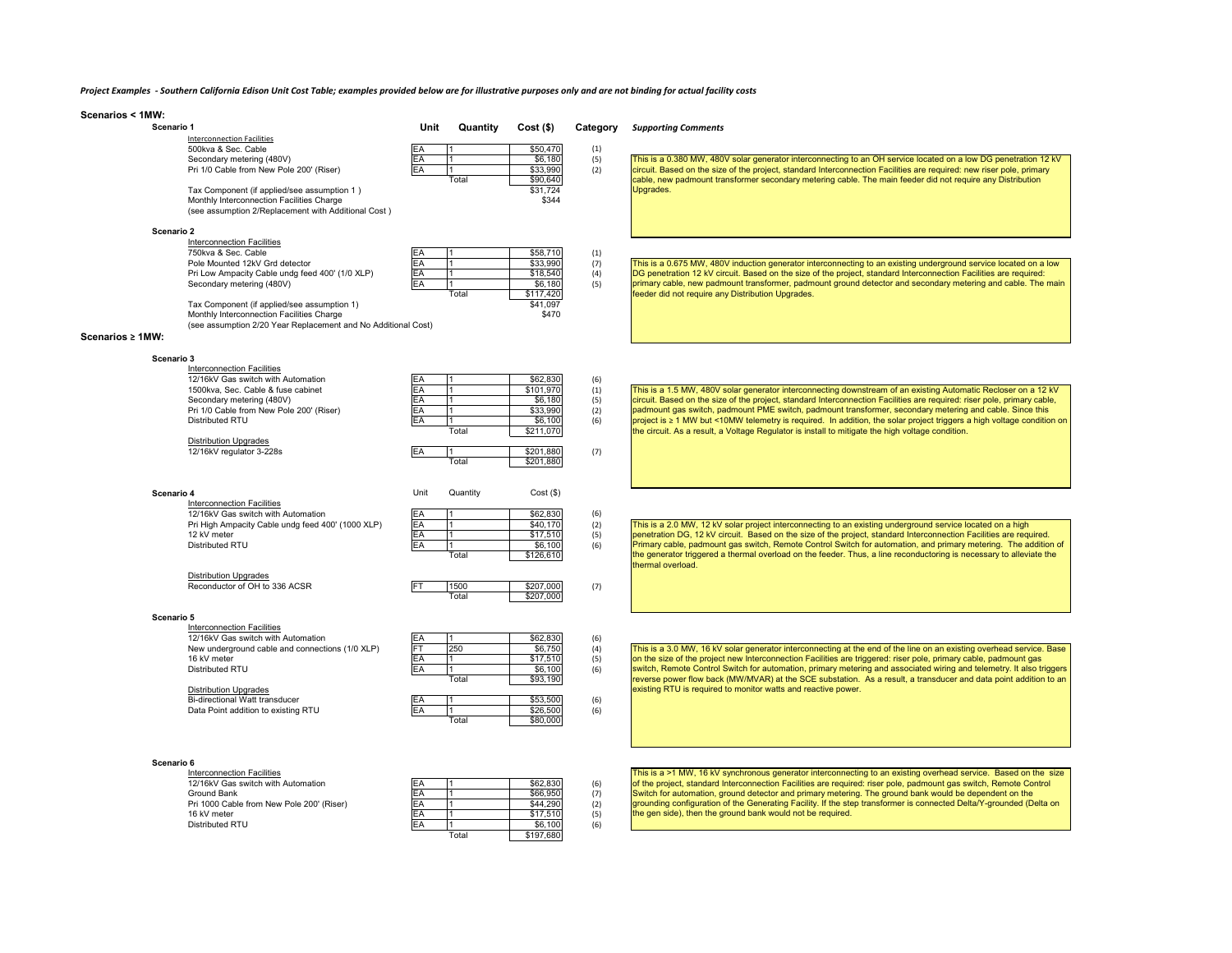#### Project Examples - Southern California Edison Unit Cost Table; examples provided below are for illustrative purposes only and are not binding for actual facility costs

Total \$81,860

| Scenario 7                                        |           |       |             |     |
|---------------------------------------------------|-----------|-------|-------------|-----|
| <b>Interconnection Facilities</b>                 |           |       |             |     |
| 33kV Automatic Recloser                           | EA        |       | \$147.290   | (6) |
| Reconductor OH (336 ACSR)                         | <b>FT</b> | 9000  | \$1,242,000 | (7) |
| 33kV Pole Top Mtrg Transformer rack configuration | EA        |       | \$119,480   | (5) |
| Dedicated RTU                                     | EA        |       | \$144,000   | (6) |
|                                                   |           | Total | \$1,652,770 |     |
| <b>Distribution Upgrades</b>                      |           |       |             |     |
| Reconductor - UG (4/0 to 750 XLP)                 | <b>FT</b> | 1000  | \$84,000    | (7) |
|                                                   |           | Total | \$84,000    |     |
| Scenario 8                                        |           |       |             |     |
| <b>Interconnection Facilities</b>                 |           |       |             |     |
| 12/16kV Gas switch with Automation                | EA        |       | \$62,830    | (6) |
| New underground cable and connections (1/0 XLP)   | <b>FT</b> | 250   | \$6,750     | (4) |
| Secondary metering (480V)                         | EA        |       | \$6,180     | (5) |
| Distributed RTU                                   | EA        |       | \$6,100     | (6) |

This is >10 MW, 33 kV solar generator interconnecting to an existing overhead service. Based on the size of the project, new Interconnection Facilities are required: pole line extension, Automatic Recloser and 33 kV poletop<br>metering and a Dedicated Remote Terminal Unit. The main feeder experience a high voltage condition and a line recoductor is required to mitigate the voltage.

This is a 1 MW, 480V solar and 0.5 MW Battery Energy Storage System generators interconnecting to an existing<br>UG service located on a low DG penetration 12 kV circuit. Based on the size of the project, standard Interconnec Facilities are required: primary cable, pad , 480 V NGOM and Distributed RTU. The main feeder did not require any Distribution Upgrades.

#### **EXAMPLE DEVELOPMENT ASSUMPTIONS:**